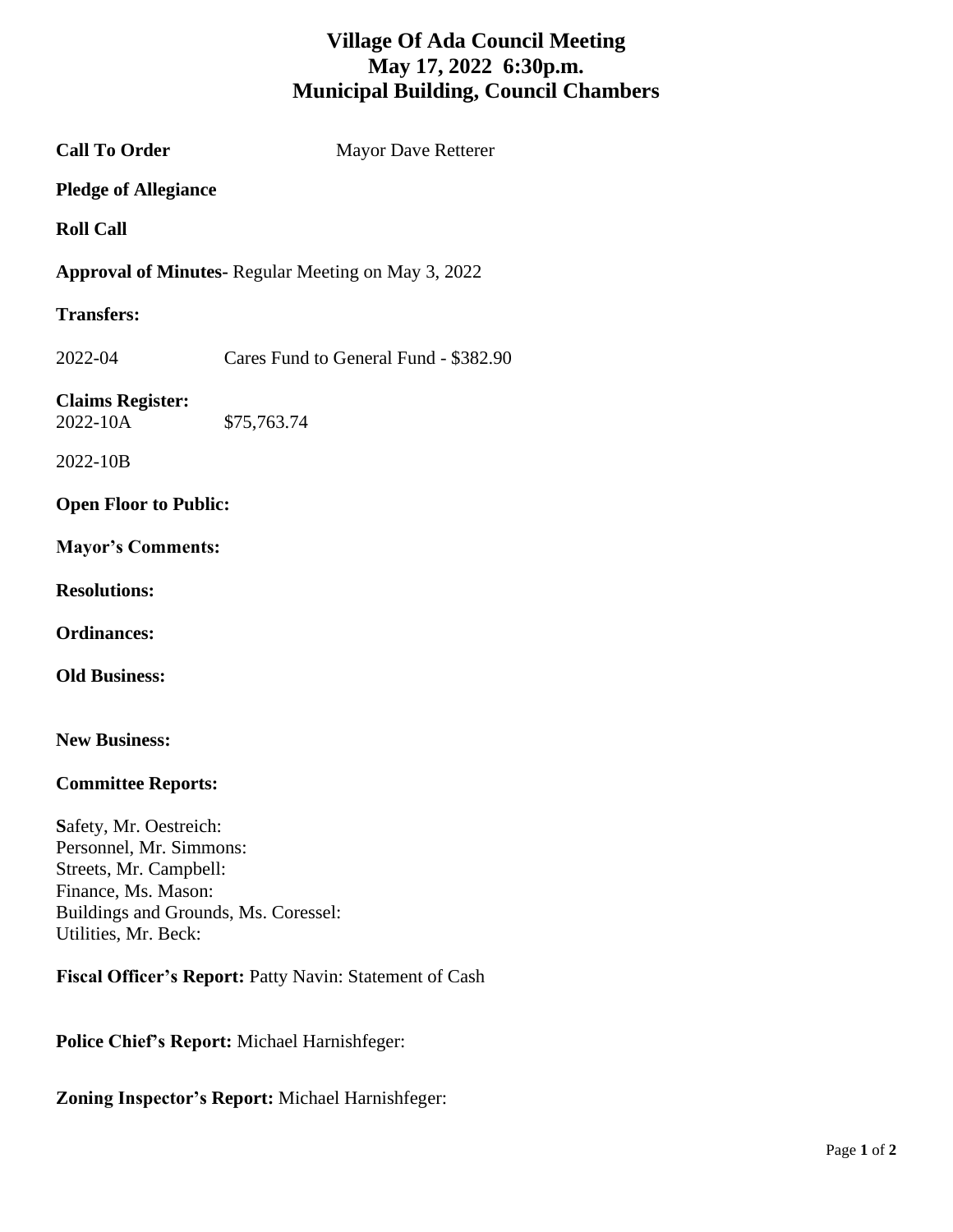**Village Administrator's Report:** Jamie Hall:

**Legal Counsel's Report:** Jane Napier

**Any Other Business:**

**Adjournment:** 1

st: \_\_\_\_\_\_2nd: \_\_\_\_\_\_ Vote: Yes \_\_\_\_ No \_\_\_\_ Time: \_\_\_\_\_\_

**2022 Meetings and Events:**

| Date                 | Event                             | Time                          | Location                    |
|----------------------|-----------------------------------|-------------------------------|-----------------------------|
| May 20, 2022         | <b>Tree Commission Meeting</b>    | $12:00 \text{ pm}$            | <b>Municipal Building</b>   |
| May 30, 2022         | <b>Memorial Day</b>               | <b>Village Offices Closed</b> |                             |
| <b>June 7, 2022</b>  | <b>Regular Council Meeting</b>    | $6:30 \text{ pm}$             | <b>Municipal Building</b>   |
| <b>June 17,</b>      | <b>Tree Commission Meeting</b>    | $12:00$ pm                    | <b>Municipal Building</b>   |
| <b>June 20, 2022</b> | <b>Ada-Liberty Ambulance Dist</b> | 5:30 pm                       | 530 N. Gilbert St., Ada, OH |
| <b>June 21, 2022</b> | <b>Regular Council Meeting</b>    | $6:30 \text{ pm}$             | <b>Municipal Building</b>   |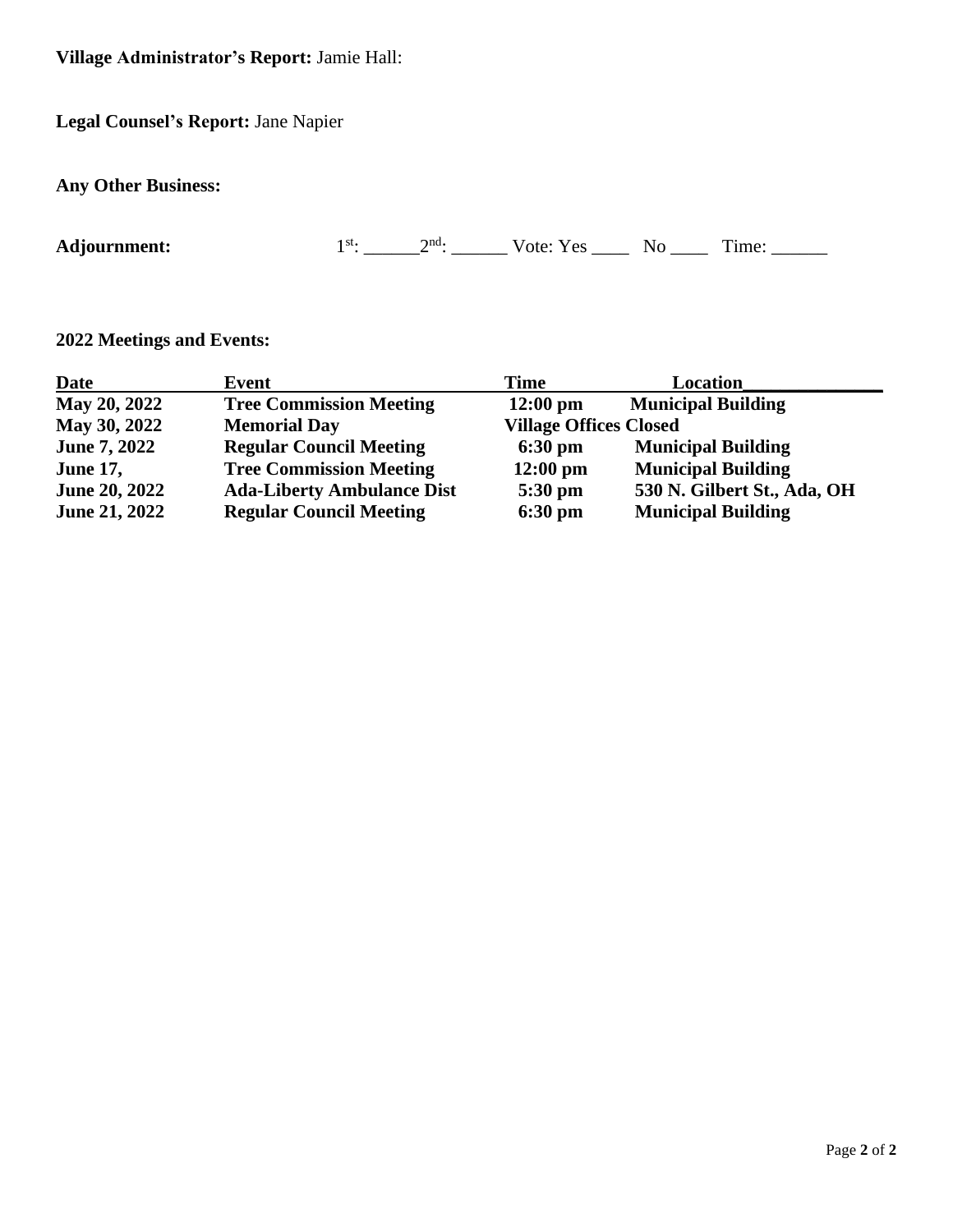Page **1** of **4**

**CALL TO ORDER:** Mayor Dave Retterer called the meeting to order at 6:30 pm. Pledge of Allegiance was recited by all.

**ROLL CALL:** Council members Mr. Beck, Mr. Campbell, Mr. Oestreich, and Mr. Simmons were present on roll call.

# **COUNCIL ABSENT:** Ms. Coressel and Ms. Mason

Motion by Mr. Oestreich seconded by Mr. Simmons to excuse Ms. Coressel and Ms. Mason absence. Roll Call: Four ayes, with Mr. Campbell, Mr. Oestreich, Mr. Simmons, and Mr. Beck voting aye. Motion Carried.

**OTHER VILLAGE OFFICIALS PRESENT:** Village Administrator Jamie Hall, Administrative Assistant Michele Brunk and Village Solicitor Jane Napier.

**OTHERS PRESENT:** Tim Thomas-Kenton Times. Paula Scott-Ada Icon and Joe Shriner-Ada Herald were present via web.

#### **APPROVAL OF MINUTES** from Regular Council Meeting on April 19, 2022:

1<sup>st</sup>: Mr. Oestreich 2  $2<sup>nd</sup>$ : Mr. Simmons Discussion: None Roll Call: Four ayes, with Mr. Campbell, Mr. Oestreich, Mr. Simmons, and Mr. Beck voting aye. Motion carried.

**APPROVAL OF MINUTES** from Special Council Meeting on April 26, 2022:

 $1<sup>st</sup>$ : Mr. Beck 2  $2<sup>nd</sup>$ : Mr. Simmons Discussion: None Roll Call: Four ayes, with Mr. Oestreich, Mr. Simmons, Mr. Beck, and Mr. Campbell voting aye. Motion carried.

# **CLAIMS REGISTER:**

**2022-9A** in the amount of \$48,337.38 was presented for discussion. 1<sup>st</sup>: Mr. Beck 2<sup>nd</sup>: Mr. Oestreich Discussion: None Roll call: Four ayes, with Mr. Oestreich, Mr. Simmons, Mr. Beck, and Mr. Campbell, voting aye. Motion carried.

**2022-9B** in the amount of \$52,731.15 was presented for discussion. 1<sup>st</sup>: Mr. Simmons 2  $2<sup>nd</sup>$ : Mr. Campbell Discussion: None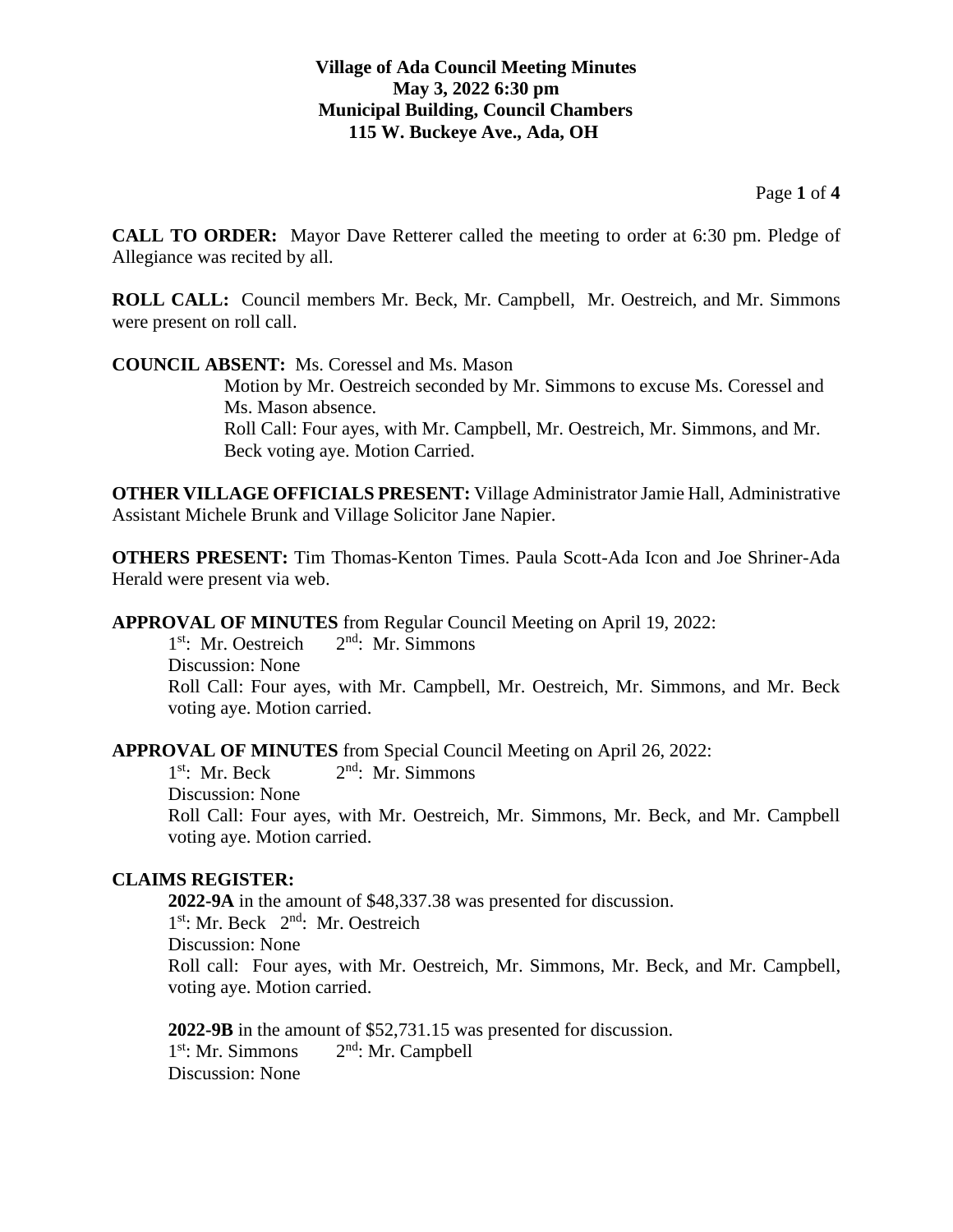Page **2** of **4**

Roll call: Four ayes, with, Mr. Simmons, Mr. Beck, Mr. Campbell, and Mr. Oestreich voting aye. Motion carried.

#### **OPEN FLOOR TO PUBLIC:** None

**MAYOR'S COMMENTS:** Mayor Retterer commented on the storm that just went through Ada. Mayor Retterer had the opportunity to speak with the CEO from the Ohio Health Group. They have an interest in finding out what is going on in Villages and any opportunities they may be missing. Mayor Retterer was impressed with their discussion and asked Council if they have any input to make things better in the Village medical community to please let him know. Mayor Retterer mentioned the ambulance transport situation. Mr. Campbell said there is a need for Athletic Trainers at Ada Schools.

# **ORDINANCES:**

**08-2022** An Ordinance to Vacate One (1) North/South Alley within the Village of Ada. (Third Reading)

1<sup>st</sup>: Mr. Oestreich 2  $2<sup>nd</sup>$ : Mr. Campbell

Discussion: None

Roll Call: Four ayes, with Mr. Beck, Mr. Campbell, Mr. Oestreich and Mr. Simmons voting aye. Motion carried.

#### **OLD BUSINESS:** Granite Telecommunications-Agreement for Pots lines.

Motion: To approve entering into an agreement with Granite Telecommunications to provide service for the Village's Pots lines.

1<sup>st</sup>: Mr. Oestreich 2  $2<sup>nd</sup>$ : Mr. Campbell

Discussion: Ms. Brunk provided an update of Ms. Navin's findings after she spoke with two current Granite Telecommunications customers about their experience with Granite. Both customers are happy with the services that Granite has provided.

Roll Call: Four ayes, with Mr. Campbell, Mr. Oestreich, Mr. Simmons, and Mr. Beck voting aye. Motion carried.

#### **NEW BUSINESS: None**

#### **COMMITTEE REPORTS:**

**SAFETY:** Mr. Oestreich: No meeting, no report. Mr. Oestreich noted he will not be present for Council meeting on May 17, 2022.

#### **PERSONNEL:** Mr. Simmons:

Motion: To hire Timothy Parr to fill CMII position starting May 9, 2022 with an instructional period of six months. Starting wage of \$17.25 per hour with a \$1.25 per hour increase contingent on meeting all the requirements for the CMII position are satisfied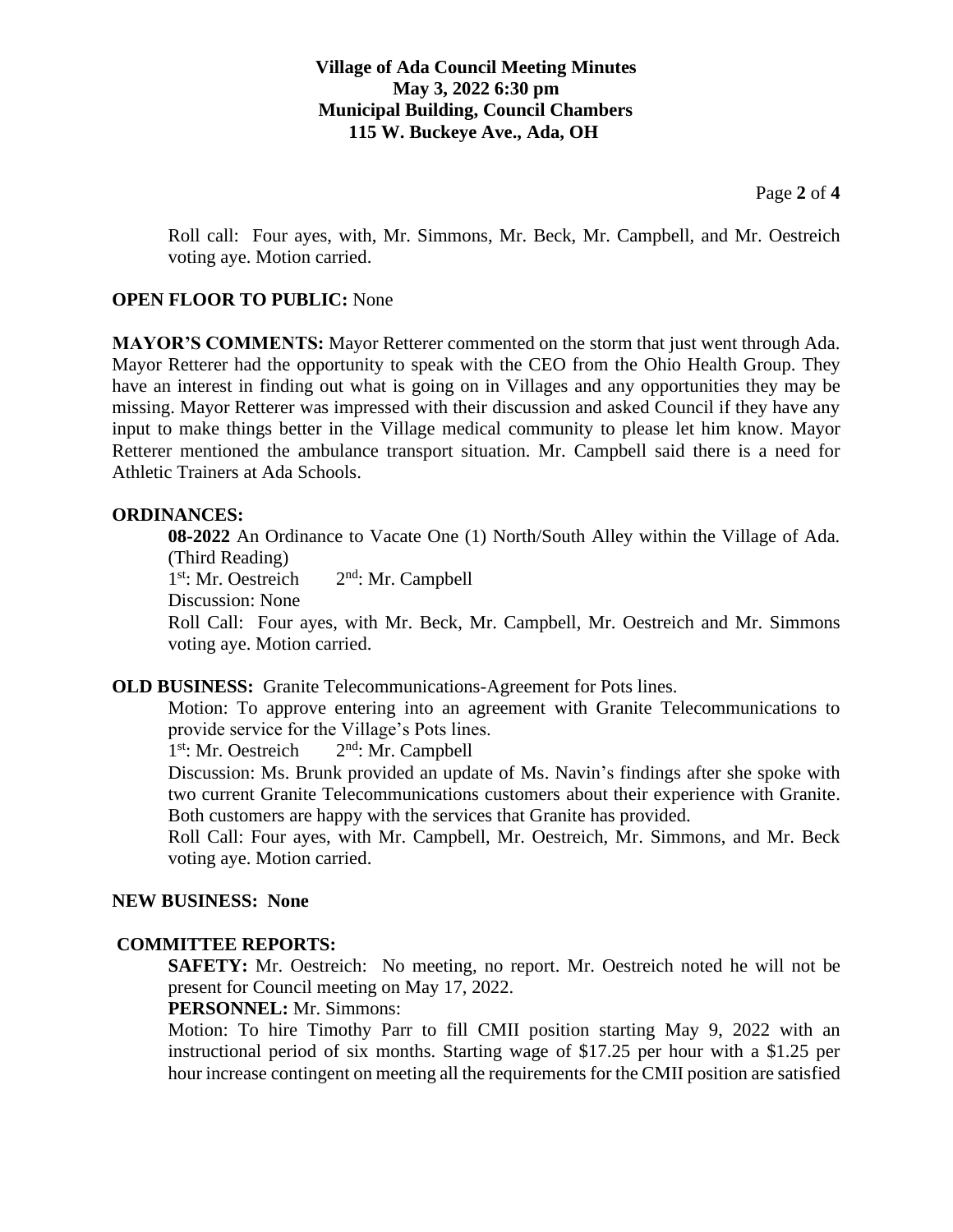# **Village of Ada Council Meeting Minutes May 3, 2022 6:30 pm Municipal Building, Council Chambers 115 W. Buckeye Ave., Ada, OH**

Page **3** of **4**

by the end of the six-month probationary period. All other benefits and terms per Village Policy.

1<sup>st</sup>: Mr. Simmons 2 2<sup>nd</sup>: Mr. Campbell Discussion: None Roll Call: Four Ayes with Mr. Oestreich, Mr. Simmons, Mr. Beck, and Mr. Campbell, voting aye. Motion carried.

Motion: To adopt the new Organizational Chart for the Village of Ada.

1<sup>st</sup>: Mr. Simmons 2  $2<sup>nd</sup>$ : Mr. Beck

Discussion: Ms. Napier asked if any of the Organizational Chart changes affected any current employees and if they have been notified of those changes.

Roll Call: Four Ayes with Mr. Oestreich, Mr. Simmons, Mr. Beck, and Mr. Campbell, voting aye. Motion carried.

# **STREETS:** Mr. Campbell:

Motion: To award the lowest and best bid of \$148,077.00 to Bluffton Paving for the Village's 2022 street paving program. 1<sup>st</sup>: Mr. Campbell 2  $2<sup>nd</sup>$ : Mr. Oestreich Discussion: None

Roll Call: Four Ayes with Mr. Oestreich, Mr. Simmons, Mr. Beck, and Mr. Campbell, voting aye. Motion carried.

**FINANCE:** Ms. Mason: **BUILDINGS & GROUNDS:** Ms. Coressel: **UTILITIES:** Mr. Beck: No Meeting, no report.

**FISCAL OFFICER'S REPORT:** In Ms. Navin's absence Ms. Brunk provided a brief update on the billing software conversion.

**POLICE CHIEF'S REPORT:** Chief Harnishfeger will be attending the Chief's conference next week. Chief Harnishfeger informed Council that the tornado sirens were automatically activated this evening through the National Weather Service because a tornado was spotted north of Ada.

Chief Harnishfeger noted the following actions by the Ada Police Department.

- 1. An Officer had to shoot an aggressive dog.
- 2. Mental Health issues
- 3. Several Domestic issues
- 4. There was a request to increase patrol on Johnson and Lima Ave.
- 5. Reports of loud music and intoxicated individuals.
- 6. Warrants were issued
- 7. A citation for a false police report was also issued.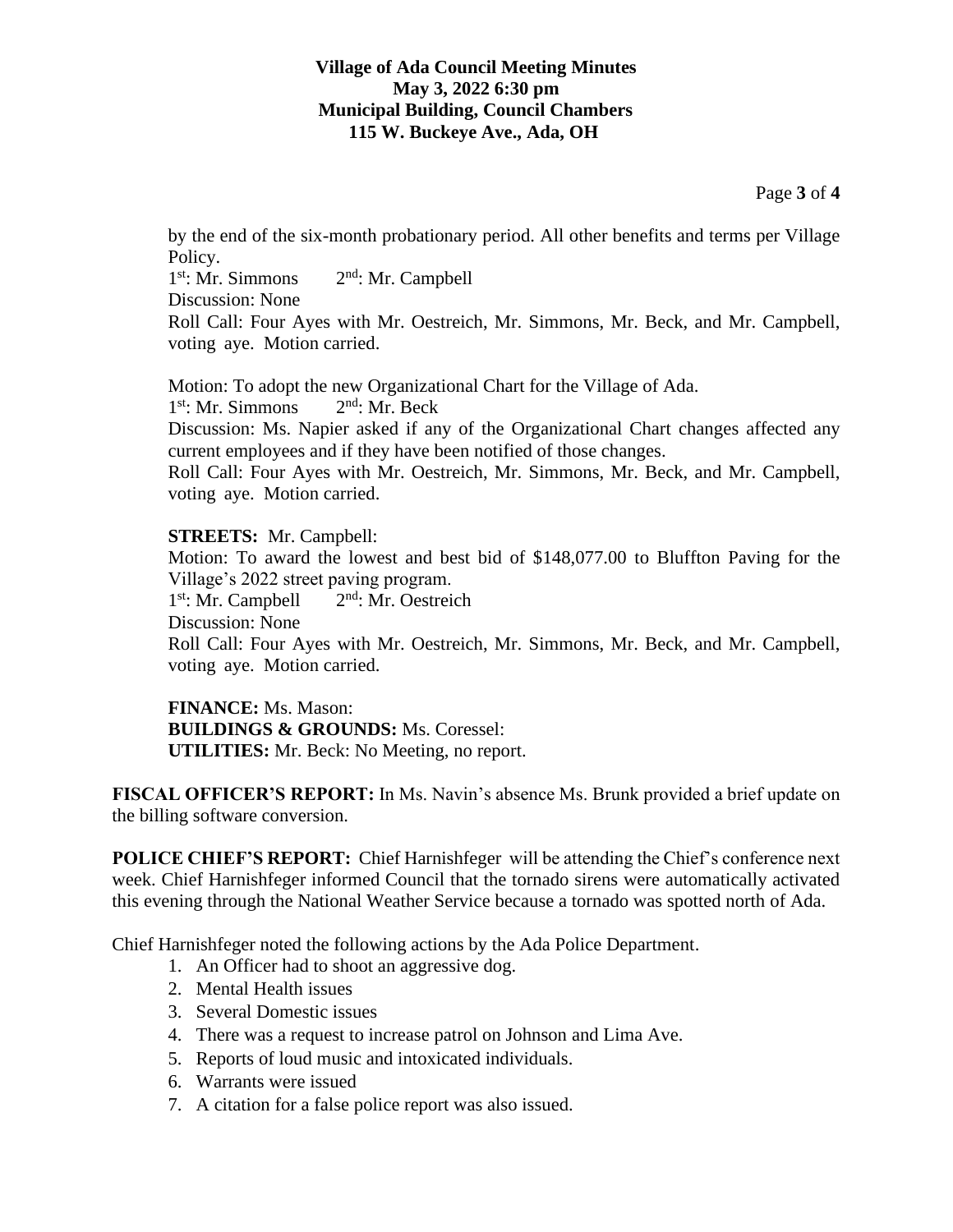Page **4** of **4**

# **ZONING INSPECTOR'S REPORT:**

Working on several property violations

# **VILLAGE ADMINISTRATOR'S REPORT:**

- 1. Mr. Hall informed Council of a new grant available through H2Ohio.
- 2. Mr. Hall provided a follow-up to the special Council meeting helped on April 26, 2022. The meeting went well, as residents had great questions and they were able to see final details of the project. Mr. Oestreich praised Choice One Engineers in their presentation.
- 3. Mr. Hall reported on Lincoln 3 reconstruction project from 2020. Mr. Hall has not received the final documents to close out the project. After reaching out to a contact in Lima he received an email from Columbus stating that it could be another 2 years before the project is closed out. Mr. Hall said this does cause some issues and asked Ms. Napier if there was anything that could be done to get the project closed out.

**LEGAL COUNSEL'S REPORT:** Ms. Napier elaborated on a question that was asked during the motion for the paving award and what lowest and best bid language means.

# **ANY OTHER VILLAGE BUSINESS:** None

# **ADJOURNMENT:**

1<sup>st</sup>: Mr. Oestreich 2  $2<sup>nd</sup>$ : Mr. Simmons Roll call: Four ayes, with Mr. Simmons, Mr. Beck, Mr. Campbell, and Mr. Oestreich voting aye. Motion carried Time: 7:05pm

Date Passed:

Attest: \_\_\_\_\_\_\_\_\_\_\_\_\_\_\_\_\_\_\_\_\_\_\_\_\_\_\_ \_\_\_\_\_\_\_\_\_\_\_\_\_\_\_\_\_\_\_\_\_\_\_\_\_\_\_\_\_\_\_\_\_\_\_\_\_\_

Fiscal Officer Mayor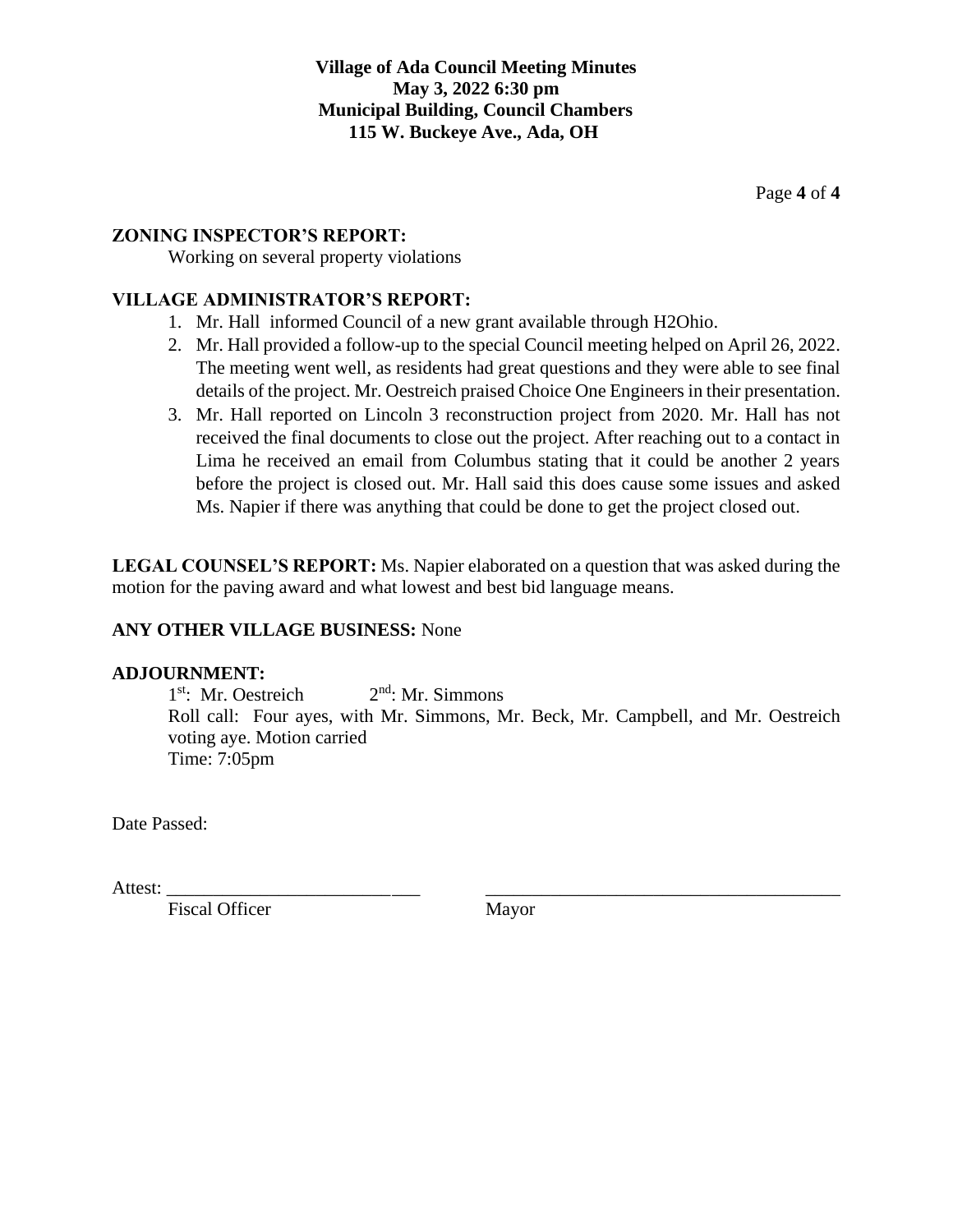Date: May 17, 2022

**Village Councilors** To: **Village Mayor** Village Chief of Police Village Administrator

From: Patty Navin, Fiscal Officer

**Transfer Request 2022-04** Re:

I would request approval of the following transfer to close out the CARES Fund. Final report was filed in January, 2022.

ò.

Noon

\$382.90 From CARES Fund to General Fund: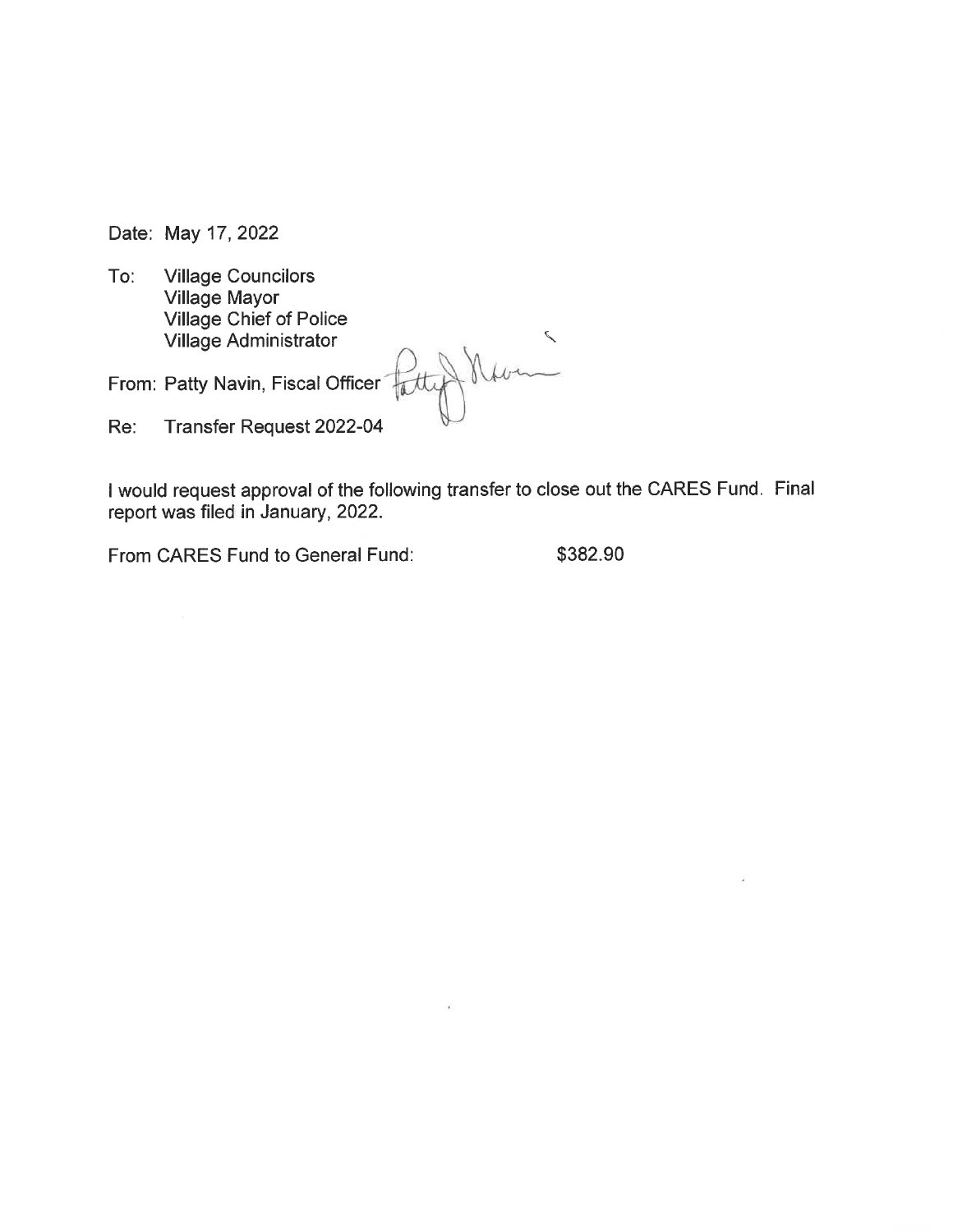|                                 |                |                                            | <b>VILLAGE OF ADA</b>                                                                    |                        |                 |                    |
|---------------------------------|----------------|--------------------------------------------|------------------------------------------------------------------------------------------|------------------------|-----------------|--------------------|
|                                 |                |                                            | <b>CLAIMS REGISTER 2022-10A</b>                                                          |                        |                 |                    |
|                                 |                |                                            | 17-May-22                                                                                |                        |                 |                    |
| <b>ITEM</b>                     | CK#            | <b>VENDOR</b>                              | <b>DESCRIPTION</b>                                                                       | PO#                    | <b>DEPT</b>     | <b>AMOUNT</b>      |
|                                 | 56502          | AIRGAS USA, LLC                            | Rental Bulk Tank, 6 Ton Tank. Rental Nulk Accessor                                       | 2022-9042 Water        |                 | 755.00             |
| $\overline{2}$                  | 56503          | ALLEN COUNTY AWARDS, LLC                   | Memorial Plaques Pool & RR Park                                                          | 2022-9026 All          |                 | 434.44             |
| 3                               | 56504          | ALLOWAY ENV. TESTING SERVICE               | Analysis: Mercury                                                                        | 2022-9027              | Sewer           | 1,370.00           |
| $\overline{4}$                  | 56505          | ALL-PHASE ELECTRIC SUPPLY CO               | Surge Prot Dev, Imma MA Module 277V                                                      | 2022-9022              | Sewer           | 1,308.00           |
| 5                               | 56506          | AMERICAN ELECTRIC POWER                    | <b>Electric April</b>                                                                    | 2022-5001              | All             | 13,522.17          |
| 6                               | 56507          | APA, INC.                                  | Rotork IQ19/IB5 for retrofit of SG14, Totork IQ 19                                       | 2022-9020              | Sewer           | 13,300.00          |
| $\overline{7}$                  | 56508          | <b>BONDED CHEMICALS INC</b>                | 1050.lb Chlorine, 2320LB Ferric Chloride Solution,                                       | 2022-9016              | Water           | 4,915.30           |
| 8                               | 56509          | <b>BRUNK, MICHELE L</b>                    | April Janitorial Services Muni Bldgs                                                     | 2022-5020              | All             | 233.10             |
| 9                               | 56510          | CHOICE ONE ENGINEERING CORP.               | Grandview Blvd Engineering, survey, general SWPP,                                        | 2022-5011              | Street          | 23,862.50          |
| 10 <sup>10</sup>                | 56511          | <b>COMMUNITY MARKET</b>                    | Water and snacks for special meeting for grandview                                       | 2022-9011              | General         | 29.88              |
| 11                              | 56512          | <b>MICHEAL GIBBS</b>                       | Clothing Allowance Reimbursement                                                         | 2022-9003              | Sewer           | 400.00             |
| 12                              | 56513          | HARDIN COUNTY SHERIFF'S OFFICE             | Sandra Hall - Notary                                                                     | 2022-9026              | All             | 32.00              |
| 13                              | 56514          | JULIAN & GRUBE, INC.                       | Audit & Accounting Services                                                              | 2022-9007              | All             | 2,100.00           |
| 14                              | 56515          | <b>KENTON TIMES</b>                        | <b>Street Paving Bid Notice</b>                                                          | 2022-9008              | <b>Street</b>   | 74.88              |
| 15                              | 56516          | KIESLER POLICE SUPPLY                      | HST 9MM AMMO, HOLLOW POINT, AMERICAN EAGLE S&W AMM                                       | 2022-9040              | Police          | 366.80             |
|                                 |                |                                            | Resolve various issues, work on new backup plans, resolve camera                         |                        |                 |                    |
|                                 |                |                                            | issues, 3 year UPS warranty extension. Work with Acronis & Malware on issues PW          | 2022-9043              |                 |                    |
| 16                              | 56517          | KENNETH P LAURIA                           | scanner documentation                                                                    | 2022-9045              | All             | 1,872.99           |
| 17                              | 56518          | LAWFT                                      | Shirts, Pants, Alterations - Fowler                                                      |                        | Police          | 235.79             |
| $\overline{18}$                 | 56519          | LIFEGUARD STORE                            | Male & Female lifeguard shorts and swim suits. Whistles & Lanyards                       | 2022-9034              | Pool            | 741.65             |
| 19                              | 56520          | LT DISTRIBUTING                            | Gas & Diesel                                                                             | 2022-9012              | All             | 4,626.45           |
| 20                              | 56521          | NORTH CENTRAL LABORATORIES                 | Kimwipes 4 1/2" X 8 1/2"                                                                 | 2022-9018              | Water           | 45.91              |
| 21                              | 56522          | ONU/LSO PATRIOTIC POPS CONCERT             | Donation to Patriotic Pops Concert                                                       | 2022-5037              | Admin           | 1,500.00           |
| 22                              | 56523          | <b>OTCO</b>                                | Water & WW Training Epley 4.26-4.27                                                      | 2022-5032              | Sewer           | 340.00             |
| 23                              | 56524          | <b>PATTERSON POOLS LLC</b>                 | Replacement Motor for Splash Pad, Replacement seal                                       | 2022-5049              | Pool            | 1,348.47           |
| 24                              | 56525          | <b>PHENOVA</b>                             | Residual Chlorine, pH,                                                                   | 2022-9021              |                 | 318.90             |
|                                 |                |                                            |                                                                                          |                        | Sewer           |                    |
| 25<br>26                        | 56526<br>56527 | REPUBLIC SERVICES #388<br>SPECK SALES, INC | Disposal Recycling 4/14, Liner 04/14, Pick up serv<br>Set of Tires 2017 Ford             | 2022-9033<br>2022-9004 | Sewer<br>Police | 1,205.32<br>525.60 |
|                                 |                | STAPLES BUSINESS ADVANTAGE                 |                                                                                          |                        |                 |                    |
| 27<br>$\overline{28}$           | 56528          |                                            | 3 Boxes of timecards, 1pk of canned air                                                  | 2022-9009<br>2022-9007 | All             | 44.39<br>254.20    |
|                                 | 56529          | TREAS. STATE OF OHIO-AUDITOR               | IPA Quality Review- 35C48HARD-FI121                                                      | 2022-9009              | All             |                    |
|                                 |                |                                            | Google Suite, Tree City Awards Luncheon, Cleaning Supplies, First Aid Supplies, Marking  | 2022-9044              |                 |                    |
|                                 |                |                                            | Paint, Ink Cartridges, Computer monitors, backlit keyboard, Digital Clock, Timekeeping - | 2022-9047              |                 |                    |
| 29                              | EFT            | <b>VISA</b>                                | Pool                                                                                     | 2022-9048              | All             | 2,309.78           |
|                                 |                |                                            |                                                                                          |                        |                 |                    |
|                                 |                |                                            | <b>Total Expenditures</b>                                                                |                        |                 | \$78,073.52        |
|                                 |                |                                            |                                                                                          |                        |                 |                    |
|                                 |                | <b>VILLAGE OF ADA</b>                      |                                                                                          |                        |                 |                    |
|                                 |                | <b>CLAIMS VOUCHER - 2022-9B</b>            |                                                                                          |                        |                 |                    |
|                                 |                | 5/3/2022                                   |                                                                                          |                        |                 |                    |
| Pay #10                         | 5/13/2022      |                                            |                                                                                          |                        |                 |                    |
| Pay Period 4/24/2022 - 5/7/2022 |                |                                            |                                                                                          |                        |                 |                    |
|                                 |                | <b>Regular Salaries</b>                    | 42,791.81                                                                                |                        |                 |                    |
|                                 |                | Overtime                                   | 1.662.04                                                                                 |                        |                 |                    |
|                                 |                | <b>Total Salaries</b>                      | 44,453.85                                                                                |                        |                 |                    |
|                                 |                |                                            |                                                                                          |                        |                 |                    |
|                                 |                | Village Share:                             |                                                                                          |                        |                 |                    |
|                                 |                | Medicare                                   | 614.70                                                                                   |                        |                 |                    |
|                                 |                | <b>FICA</b>                                | $\sim$                                                                                   |                        |                 |                    |
|                                 |                | OPERS                                      | 3,790.98                                                                                 |                        |                 |                    |
|                                 |                | OP&F                                       | 3,063.23                                                                                 |                        |                 |                    |
|                                 |                | <b>Total Payroll</b>                       | 51,922.76                                                                                |                        |                 |                    |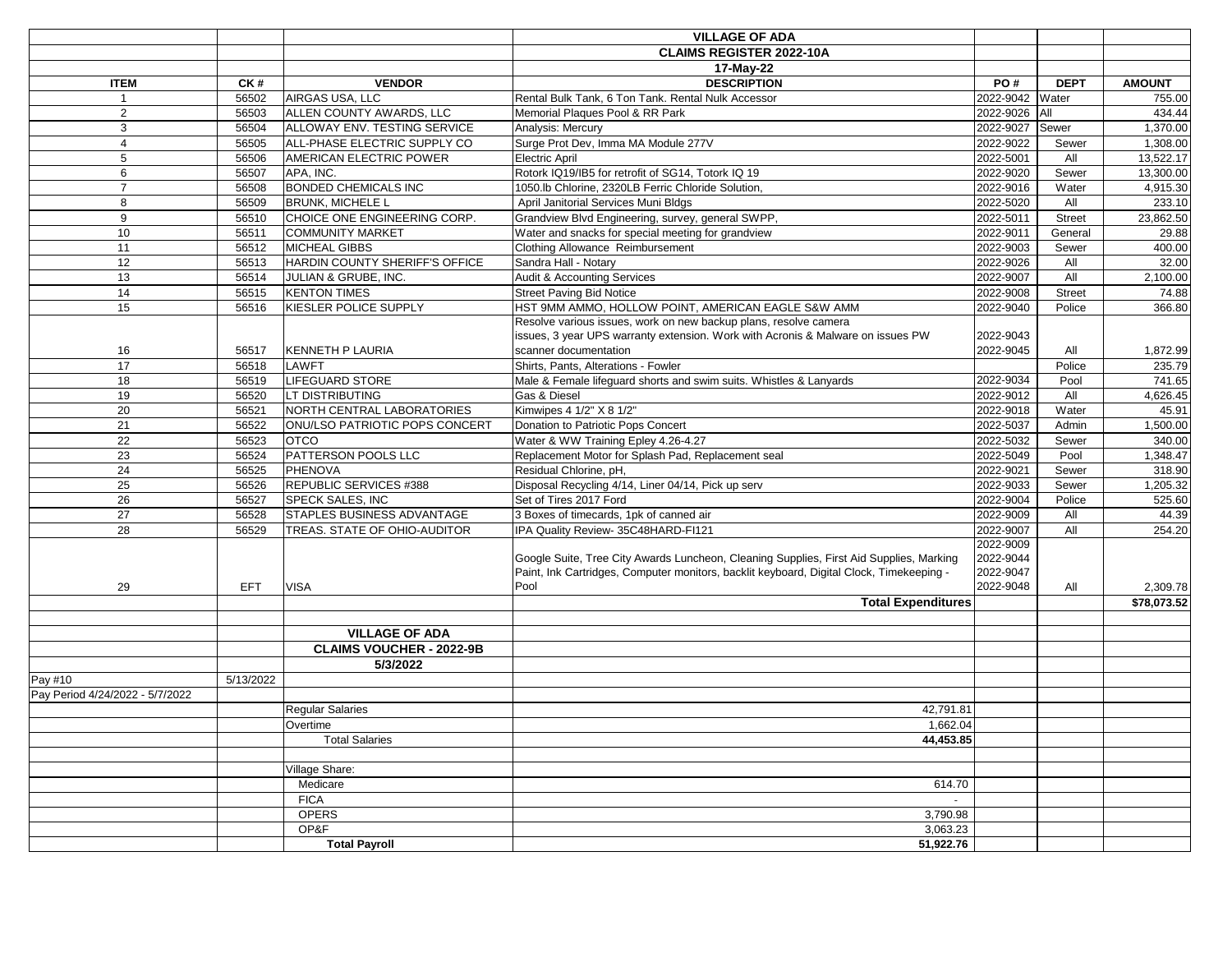|         | \$10,480,834.66               | \$3,111,945.63   | \$13,592,780.29              | \$1,962,016.48   | \$2,699,162.30          | \$12,855,634.47      | Grand Total:                            |             |
|---------|-------------------------------|------------------|------------------------------|------------------|-------------------------|----------------------|-----------------------------------------|-------------|
|         | 00.08                         | 00'0\$           | 00'0\$                       | 00'0\$           | 30.00                   | 00.02                | CHALLENGE ELECTRIC FUND                 | $\approx$   |
|         | 00.0\$                        | 00'0\$           | 00.04                        | 00.0\$           | 00.08                   | 00.0\$               | <b>NYER BOND FUND</b>                   | 70S         |
|         | \$1,983.50                    | 00.0\$           | \$1,983.50                   | 00.08            | 00'0\$                  | \$1,983.50           | FIRE DAMAGE FUND                        | 202         |
|         | \$3,254.52                    | 00.08            | \$3,254.52                   | 00'0\$           | 00.08                   | \$3,254.52           |                                         |             |
|         |                               |                  |                              |                  |                         |                      | <b>UNCLAIMED FUND</b>                   | 701         |
|         | \$1,080.00                    | 00.08            | \$1,080.00                   | 00.08            | 00'089\$                | 00'0053              | POLICE PROBATIONARY<br>CLOTHING PYMTS   | 501         |
|         | \$41,752.33                   | 5191,737.80      | \$233,490.13                 | \$74,162.20      | 241,621.42              | \$66,030.91          | <b>REFUSE FUND</b>                      | 0/5         |
|         | \$105,501.29                  | \$120,074.80     | \$225,576.09                 | 00.08            | \$120,000.00            | \$105,576.09         | STORM SEWER DEBT FUND                   | 565         |
|         | \$912,167.58                  | 00.08            | \$912,167.58                 | \$260,684.41     | \$100,793.08            | \$1,072,058.91       | <b>STORM SEWER FUND</b>                 | 099         |
|         | \$176,406.00                  | \$845,000.14     | ↔<br>1,021,406.14            | 00'0\$           | \$436,317.31            | \$585,088.83         | <b>SEWER DEBT RETIREMENT FUND</b>       | $0+5$       |
|         | \$983,336.34                  | 00.0\$           | \$983,336.34                 | 00'0\$           |                         |                      | <b>HUND</b>                             |             |
|         |                               |                  |                              |                  | \$67,880.35             | \$915,455.99         | <b>SEWER CAPITAL IMPROVEMENT</b>        | 535         |
|         | 81,181,474.99                 | 5319,511.21      | ↮<br>1,500,986.20            | \$448,518.53     | \$272,313.03            | \$1,677,191.70       | <b>SEWER FUND</b>                       | 089         |
|         | 5434,234.31                   | \$63,075.76      | \$497,310.07                 | 00.08            | \$30,205.65             | \$467,104.42         | WATER DEBT RETIREMENT FUND              | <b>S15</b>  |
|         |                               |                  |                              |                  |                         |                      | <b>FUND</b>                             |             |
|         | \$578,826.45                  | 00'008'072\$     | \$819,126.45                 | 00.08            | \$75,000.00             | \$744,126.45         | WATER CAPITAL IMPROVEMENT               | 210         |
|         | \$117,415.00                  | 00.08            | \$117,415.00                 | 00'006'1\$       | 00.008,98               | \$118,515.00         | UTILITY DEPOSIT FUND                    | 504         |
|         | \$584,091.31                  | \$262,266.99     | \$846,358.30                 | \$251,847.47     | \$237,775.16            | \$860,430.61         | WATER FUND                              | 501         |
|         | \$168,765.06                  | \$179,854.24     | \$348,619.30                 | 00.0\$           | 2230,217.24             | \$118,402.06         | G. O DEBT FUND                          | 450         |
|         | \$9,852.00                    | \$57,615.00      | 567,467.00                   | 00.0\$           | \$58,000.00             | \$9,467.00           | <b>POOL DEBT SERVICE FUND</b>           | 405         |
|         | 00.0\$                        | 00.0\$           | 00'0\$                       | 00.08            | 00.08                   | 00.04                | <b>BUILDINGS</b>                        | 350         |
|         | 00'0\$                        | 00.08            | 00'0\$                       | 30.00            | 00.08                   | 00.04                | CHALLENGE ELECTRIC FUND                 | 303         |
|         | 00'0\$                        | 00.08            | 00'0\$                       | 00.0\$           | 00'0\$                  | 00.08                | WWTP CONSTRUCTION FUND                  | 302         |
|         | \$602,288.78                  | \$74,625.00      | \$676,913.78                 | \$65,375.00      | 00.08                   | \$742,288.78         | <b>CAPITAL PROJECTS FUND</b>            | 301         |
|         | \$488,648.33                  | \$75,591.42      | \$564,239.75                 | \$69,954.12      | \$51,352.44             | \$582,841.43         | <b>POOL FUND</b>                        | 250         |
|         |                               |                  |                              |                  |                         |                      | LIGHTS                                  |             |
|         | \$89,221.30                   | \$24,833.85      | \$114,055.15                 | \$15,212.19      | \$39,853.17             | 589,414.17           | SPECIAL ASSESSMNT - STREET              | 240         |
|         | \$291,529.16                  | 00'0\$           | \$291,529.16                 | 00'0\$           | 21,159.22               | \$290,369.94         | <b>ARPA FUND</b>                        | 208         |
|         | \$382.90                      | 00'0\$           | 06'782\$                     | 00.08            | 00'0\$                  | \$382.90             | <b>CARES FUND</b>                       | 207         |
|         | \$400,749.13                  | 00'0\$           | \$400,749.13                 | 00'0\$           | \$8,065.66              | \$392,683.47         | <b>EUND</b><br>PERMISSIVE MOTOR VEHICLE | 203         |
|         | \$78,412.34                   | \$883.70         | \$79,296.04                  | \$116.30         | \$3,540.41              | \$75,871.93          |                                         |             |
|         |                               |                  |                              |                  |                         |                      |                                         | 202         |
|         | \$574,312.65                  | \$112,858.78     | \$687,171.43                 | 591,246.25       | \$122,467.65            | \$655,950.03         | <b>STREET FUND</b>                      | 201         |
|         | \$2,655,149.39                | \$543,716.94     | \$3,198,866.33               | \$677,000.01     | \$595,220.51            | \$3,280,645.83       | <b>GENERAL FUND</b>                     | 요           |
| Message | Balance<br>Ending             | Encumbrance<br>白 | Unexpended<br><b>Balance</b> | Net Expense<br>台 | <b>Net Revenue</b><br>白 | Beginning<br>Balance | Description                             | <b>Fund</b> |
|         | Include Inactive Accounts: No |                  |                              |                  |                         |                      | <b>Funds: 101 to 706</b>                |             |
|         |                               |                  |                              |                  |                         |                      |                                         |             |
|         |                               |                  |                              |                  |                         |                      | From: 1/1/2022 to 4/30/2022             |             |

Statement of Cash from Revenue and Expense

Village of Ada

5/5/2022 10:57 AM

 $V.3.5$